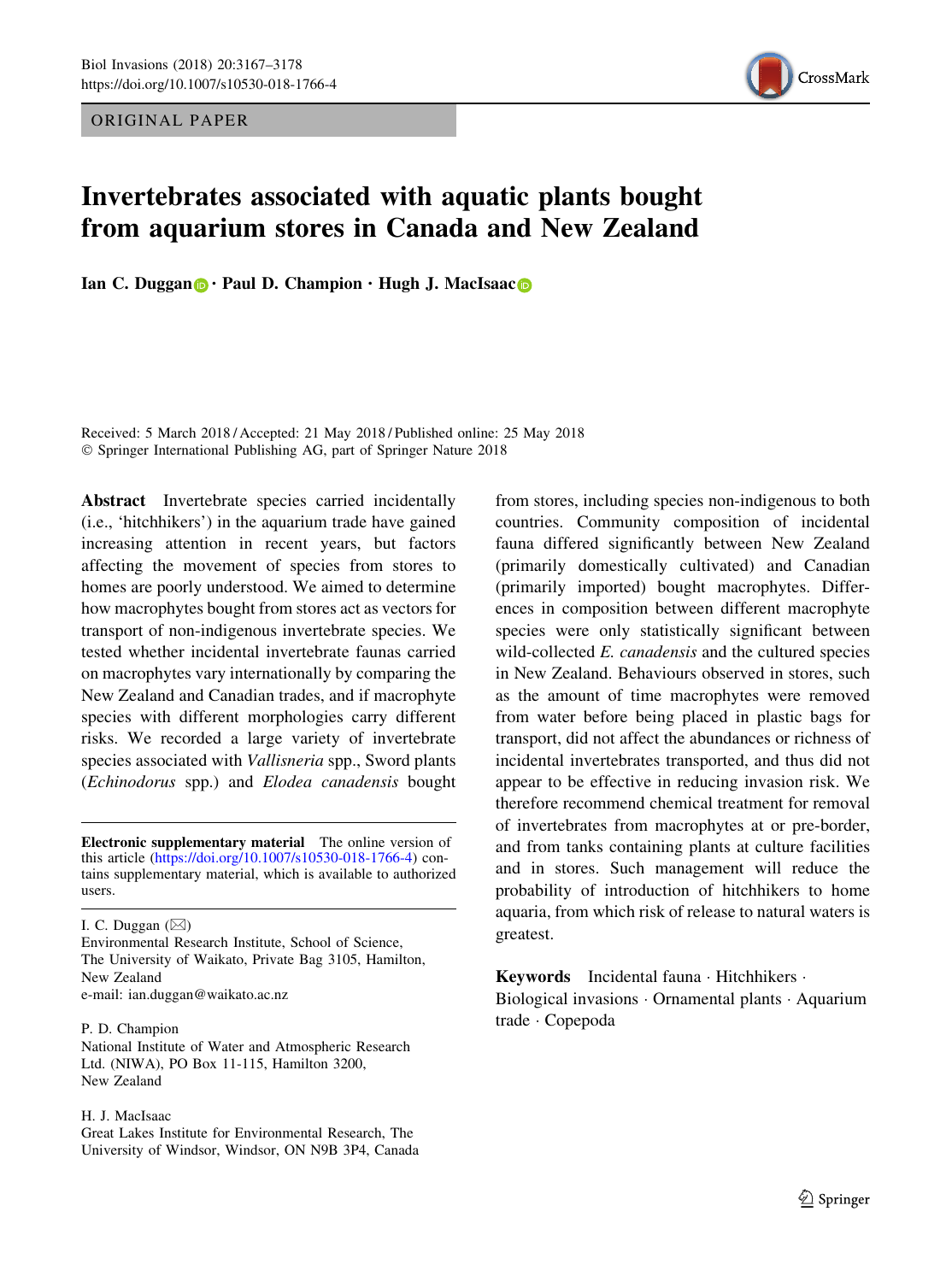## Introduction

For the successful invasion of any species, individuals must pass through a series of sequential steps: entrainment, transportation, introduction and establishment. Understanding biological invasions is best achieved by examining each component phase separately (Carlton [1996;](#page-10-0) Kolar and Lodge [2001\)](#page-10-0). In the aquarium trade, the transportation phase can itself be divided into multiple sub-steps, typically including the movement of individuals from their native range to overseas aquaculture facilities, to wholesalers and stores, then homes, before eventual possible release into waterways (Duggan [2011](#page-10-0)). As such, full comprehension of invasions via the aquarium trade requires not only an understanding of the dynamics of species between transitions, but also of factors occurring within the transportation phase.

For species carried intentionally in the aquarium trade (e.g., fish, macrophytes, crayfish and some snail species), exporters, importers, sellers and buyers all will want to maximise the survivability of species from the native ranges to homes. Nevertheless, while it is likely only a small subset of individuals in home aquaria that are transported to natural waters, invasions from the aquarium trade are still commonplace (Duggan et al. [2006](#page-10-0); Cohen et al. [2007;](#page-10-0) Strecker et al. [2011\)](#page-11-0). For fauna carried incidentally or accidentally in the aquarium trade (i.e., 'hitchhiking' species; including invertebrates such as snails, copepods and rotifers), no such care will be taken during transportation (Patoka et al. [2016b](#page-11-0)). Greater variability thus likely exists among each of the sub-transitions during transportation, dependent on (for example) the behaviours of the exporters, management of aquaculture facilities, pre-border and border management of aquarium fauna, flora and water, and of store workers selling the products to the aquarium owners. Duggan [\(2010](#page-10-0)) found a variety of invertebrates living in the water and, in particular, bottom sediments of home aquaria in New Zealand, including copepods, ostracods, cladocerans, mites, flatworms and nematodes; among these were known established, non-indigenous species, and species not previously recorded from New Zealand. While little is known of the movement of incidental fauna within the aquarium trade, interest in this area is growing rapidly. Buczyński and Bielak-Bielecki ([2012\)](#page-10-0), for example, recorded an Asian dragonfly in an aquarium store in Poland, from an

aquarium containing recently imported macrophytes. Patoka et al. ([2016a](#page-11-0)) recorded a variety of invertebrates entering the Czech Republic associated with water hyacinth imported from Indonesia, for the pond trade, including rotifers, nematodes, gastropods, annelids, cladocerans, copepods and insects. Ng et al. ([2016\)](#page-10-0), Patoka et al. [\(2017](#page-11-0)) and Yanai et al. [\(2017](#page-11-0)) all examined molluscs in aquarium trade wholesalers in the Singapore, Czech Republic, and Israel, respectively, and each recorded a variety of snail species not intentionally carried. Finally, Abe et al. ([2017\)](#page-10-0) recorded a non-indigenous nereidid polychaete in a private goldfish aquarium in Japan. Nevertheless, besides Duggan [\(2010](#page-10-0)), such papers have primarily recorded the presence of hitchhiking species, and have not sought to examine patterns regarding hitchhiking taxa that may aid in risk management.

A major finding by Duggan [\(2010](#page-10-0)) was that there was a greater likelihood of non-indigenous invertebrates occurring in home aquaria if they had aquatic macrophytes introduced to them. As such, macrophytes have been indirectly identified as responsible for the movement of non-indigenous species to homes, though plants from aquarium stores have yet to be assessed directly for the presence of these invertebrates. Further, that study sampled organisms from the water column and bottom sediments of home aquaria but, due to the destructive nature of this sampling, did not sample from the macrophytes themselves. Different countries commonly source macrophytes from different regions. For example, in an analysis of European countries, most aquatic plants sold in the aquarium trade were imported from Singapore, Indonesia and Thailand (Brunel [2009\)](#page-10-0), while in New Zealand importation has been limited since the 1990s and most macrophytes are domestically cultivated (Champion and Clayton [2001](#page-10-0)). Such differences in source material may provide variability in the species transported to stores and homes in association with macrophytes globally. Risk may also vary depending on the macrophyte species bought. For example, more structurally complex macrophytes may carry higher species richness and greater abundances of invertebrates than those that are less complex (Lucena-Moya and Duggan [2011\)](#page-10-0), and thus vary in their risk. Such factors have not been systematically investigated for the aquarium trade.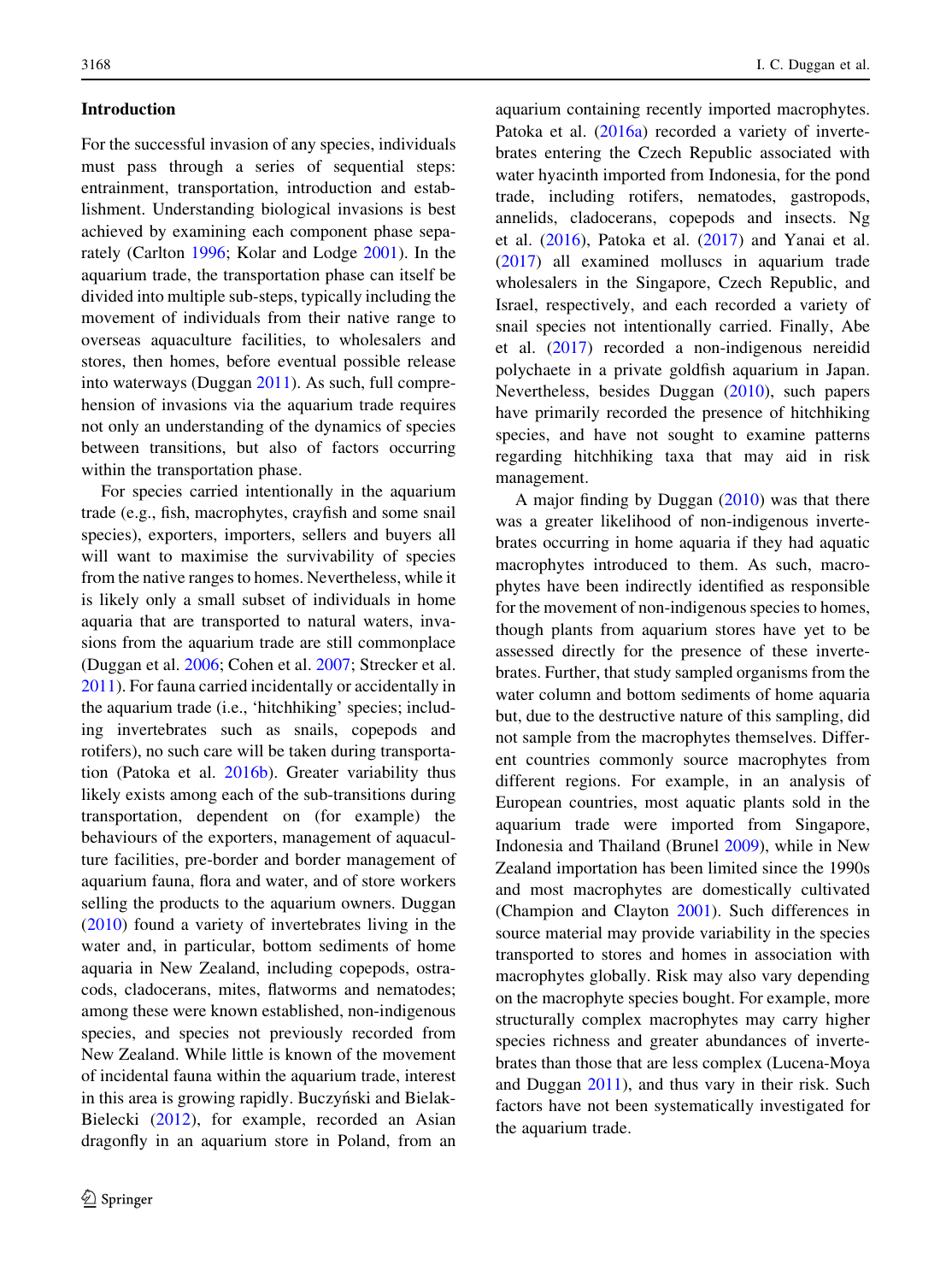We surveyed small invertebrates from aquatic macrophytes sold in aquarium stores in the Great Lakes region of Canada, and New Zealand. Both areas have a history of aquatic invasions, and recent invaders in both locations have primarily been small invertebrate species (e.g., Grigorovich et al. [2003](#page-10-0); Connolly et al. [2017](#page-10-0); Duggan and Collier [2018](#page-10-0)). Since the presence of non–native invertebrates in home aquaria is associated with the presence of store-bought macrophytes (Duggan [2010\)](#page-10-0), our first major aim was to determine whether macrophytes bought from stores act as vectors for movement of incidental fauna, including of non-indigenous species. Secondly, as the relative importance of importation and domestic cultivation of macrophytes for the aquarium trade varies among countries, we determined whether differences exist between the incidental fauna carried between two distinct geographical regions, New Zealand and Canada. Thirdly, as field observations have found that some macrophyte species have different species richness and abundances of invertebrates than others, we aimed to determine whether different species of macrophytes bought from aquarium stores carry different species. Further, practices that varied among stores that may influence the abundances of incidental taxa were examined, such as whether fish were kept in tanks with macrophytes, the amount of time taken to move macrophytes from tanks to plastic bags, and whether water was added to plastic bags for transportation.

#### Methods

Sampling of Canadian macrophytes from stores was undertaken between 28 October and 12 November 2010, and from New Zealand stores between 22 and 28 February 2016. Stores in both countries ranged from small, privately owned retailers to large chains. In Canada, 15 stores were visited, located in Ontario, between Windsor, Toronto and Niagara Falls (all in close proximity to the Great Lakes). Sixteen New Zealand stores were visited, located between Auckland and Wellington. Macrophytes were chosen that had grossly different architecture. In the Canadian stores, various 'Sword plants' (Echinodorus spp.) were bought from ten stores, and Vallisneria (Vallisneria spp.) were bought from nine. Although Sword plants and Vallisneria may have comprised of more than one species each, the general morphology was similar within each taxon; *Vallisneria* spp. have long flat narrow leaves, while Sword plants have larger, denser lanceolate leaves. In New Zealand, Sword plants were bought from 14 stores, Vallisneria from six, and Canadian pondweed (Elodea canadensis) from seven; Elodea (all E. canadensis) is the only oxygen weed allowable for sale in New Zealand and has a greater relative complexity than the other macrophytes bought, with leaves arranged in whorls of three around a central stem. Where different macrophytes were bought from the same store, they were either bought at separate times, or it was requested that they be put in separate bags, to avoid cross-contamination of samples. Within any store, macrophytes were typically stocked in tanks designated for communities of aquatic plant species. It is unknown how long any individual macrophyte was stocked in the store before purchase.

When buying the macrophytes, actions of store workers were noted that might influence the number of invertebrates being transported with the plants. Specifically, we considered the time required to move each plant from the water before it was placed in a plastic bag, and whether any subsequent water was added (on the eight occasions that this occurred, water was added from aquaria seven times, and from the tap once). It was also noted whether fish were stocked with the plants that were purchased. After leaving the store, volumes of any water added (if added intentionally) to the Canadian bags was measured, while the volumes of all water in bags was measured for the New Zealand stores. Although water temperature is likely an important variable determining invertebrate species composition and diversity, this variable could not generally be measured due to the very low volumes of free water contained in the bags with macrophytes (median = 3 ml). Macrophytes were placed into 200 or 400 ml PET containers, the insides of plastic bags washed into the containers, and ethanol added to preserve the invertebrates.

On return to the laboratory, plants were washed gently by rubbing the leaves in water, and the washings passed through a  $40 \mu m$  mesh to collect invertebrates of all size ranges. Material retained was again preserved. Wet weights of macrophytes were measured following the drying of plant surfaces with a paper towel, to determine whether relationships exist between weights of macrophytes sold and richness and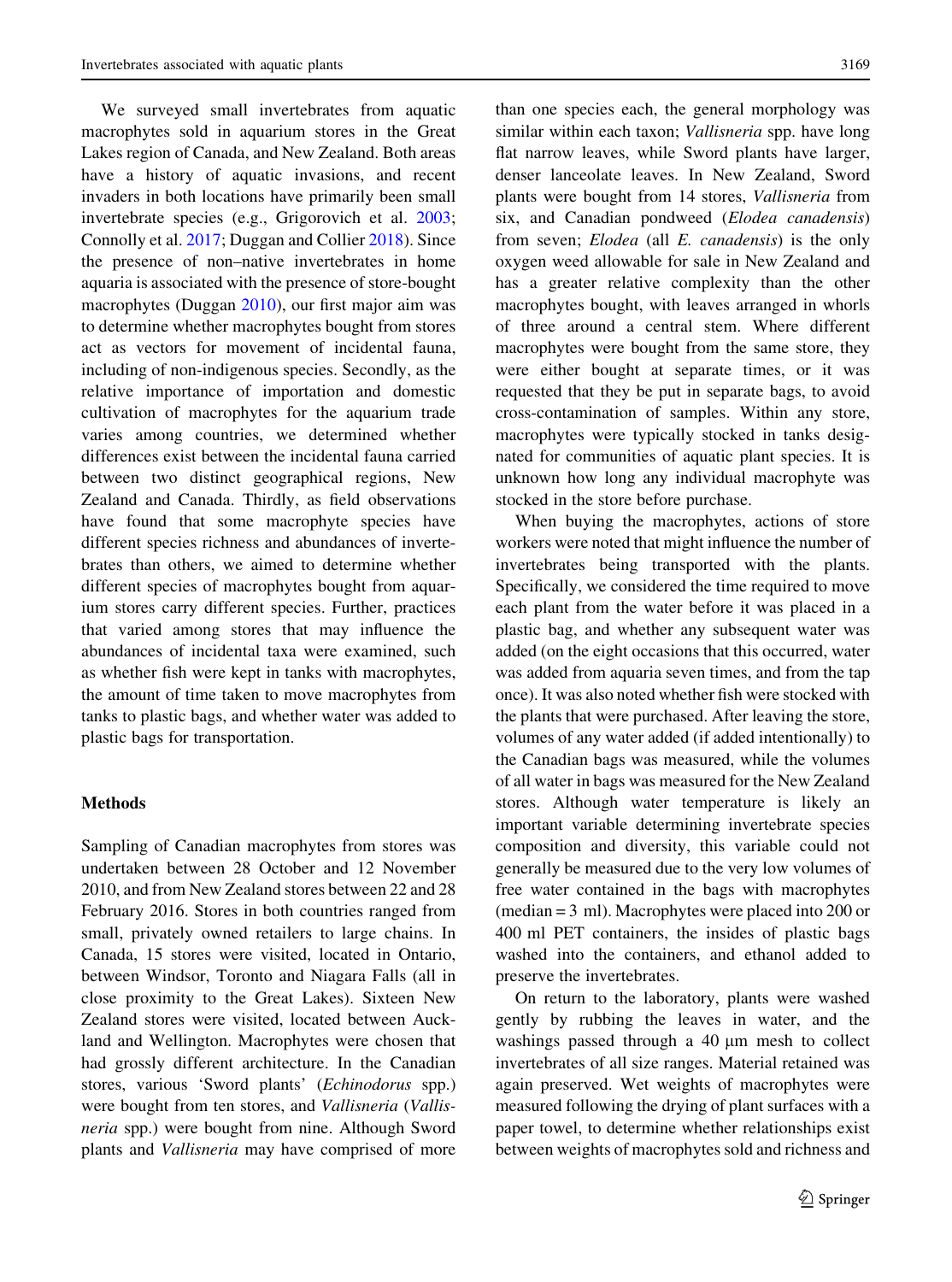abundances of invertebrates moved to homes. All invertebrates were counted in all samples. For identification, particular attention was paid to microcrustaceans and rotifers, as (1) these groups were found to be well represented among non-indigenous species in home aquaria in New Zealand by Duggan [\(2010](#page-10-0)), and (2) a number of non-indigenous crustaceans are known from the Great Lakes and New Zealand for which no vector is known (National Research Council [2011](#page-10-0)). Further, 84% of individuals collected in this survey belonged to these groups. Snails, although commonly moved via plants in the aquarium trade, were typically found on macrophytes as eggs or juveniles, making identification based on morphology generally impossible.

Analyses were conducted on a dataset including all of the invertebrates collected, not only the nonindigenous species, as we believe reducing the prevalence of all individuals carried is the best method for managing the movement of species by this vector. We utilised a t-test to determine whether differences existed between New Zealand and Canadian stores with respect to the amount of time taken for plants to be removed from aquaria to being placed in plastic bags. We used a Fishers Exact test to determine whether the proportion of macrophyte tanks that held fish differed between New Zealand and Canada. Relationships between the number of individual invertebrates collected, and of the species richness, with country and macrophyte type, were analysed using Kruskal–Wallis tests. Multiple regression analyses were used to determine whether the number of individual invertebrates or richness could be predicted based on wet weight of plants, the amount of time plants were removed from the water before being placed in bags, and of the volume of water found within bags. Simple linear regression was used to determine if there was a relationship between the number of individuals collected per bunch of macrophyte and the species richness; this was done to determine whether efforts to reduce the number of individuals transported would also be effective in reducing the variety of species transported. All univariate analyses were undertaken using Statistica 13 (StatSoft, Tulsa, OK). Time taken for macrophytes to be placed in bags, volumes of water in the bags, and the number of individual invertebrates collected were log transformed for parametric analyses to improve normality.

Non-metric multi-dimensional scaling (MDS) was used to visually explore patterns in invertebrate composition among countries and plants (Clarke and Warwick [1994](#page-10-0)). MDS produces a two-dimensional representational plot of all samples based on their similarity to each other, based on an underlying similarity matrix. Two-way permutational multivariate analysis of variance (PERMANOVA) was used to determine whether the effects of plant type and country on invertebrate community composition, as observed in the MDS ordination, were statistically significant. Due to *Elodea* only being sampled in New Zealand, only Sword and Vallisneria were used in our analysis of the influence of plant type and country on invertebrate composition. To include Elodea, Analysis of Similarities (ANOSIM) was subsequently used to test for plant effects on invertebrate community composition on Vallisneria spp., Sword plants and Elodea for the New Zealand data. MDS, PERMA-NOVA and ANOSIM analyses were based on Bray– Curtis dissimilarities calculated on  $log(x + 1)$  transformed data; this transformation was undertaken to reduce any undue contribution to the analysis of species with high abundances. Fourteen species were removed from the multivariate analyses that comprised only single individuals from single samples; this was done to remove any undue influence of rare taxa that may have been sampled only by chance in some samples but not others. Further, indeterminate copepod juveniles and nauplii were also removed due to these taxa possibly representing a variety of species, leaving 51 taxa. All multivariate analyses were performed on communities on a 'per bunch' basis (i.e., per unit of macrophyte sold by the store), as we were interested in trends relating to what is carried home by the buyer. For all multivariate tests, 999 permutations (i.e., random restarts to the analyses) were executed. Multivariate analyses were undertaken using PRIMER (ver. 6.1.13; PRIMER-E, Plymouth, UK).

## **Results**

#### Environmental conditions

Median wet-weights of macrophytes bought were 3.8 g for Vallisneria from New Zealand, 4.7 g for Vallisneria in Canada, 7.9 g for Sword in New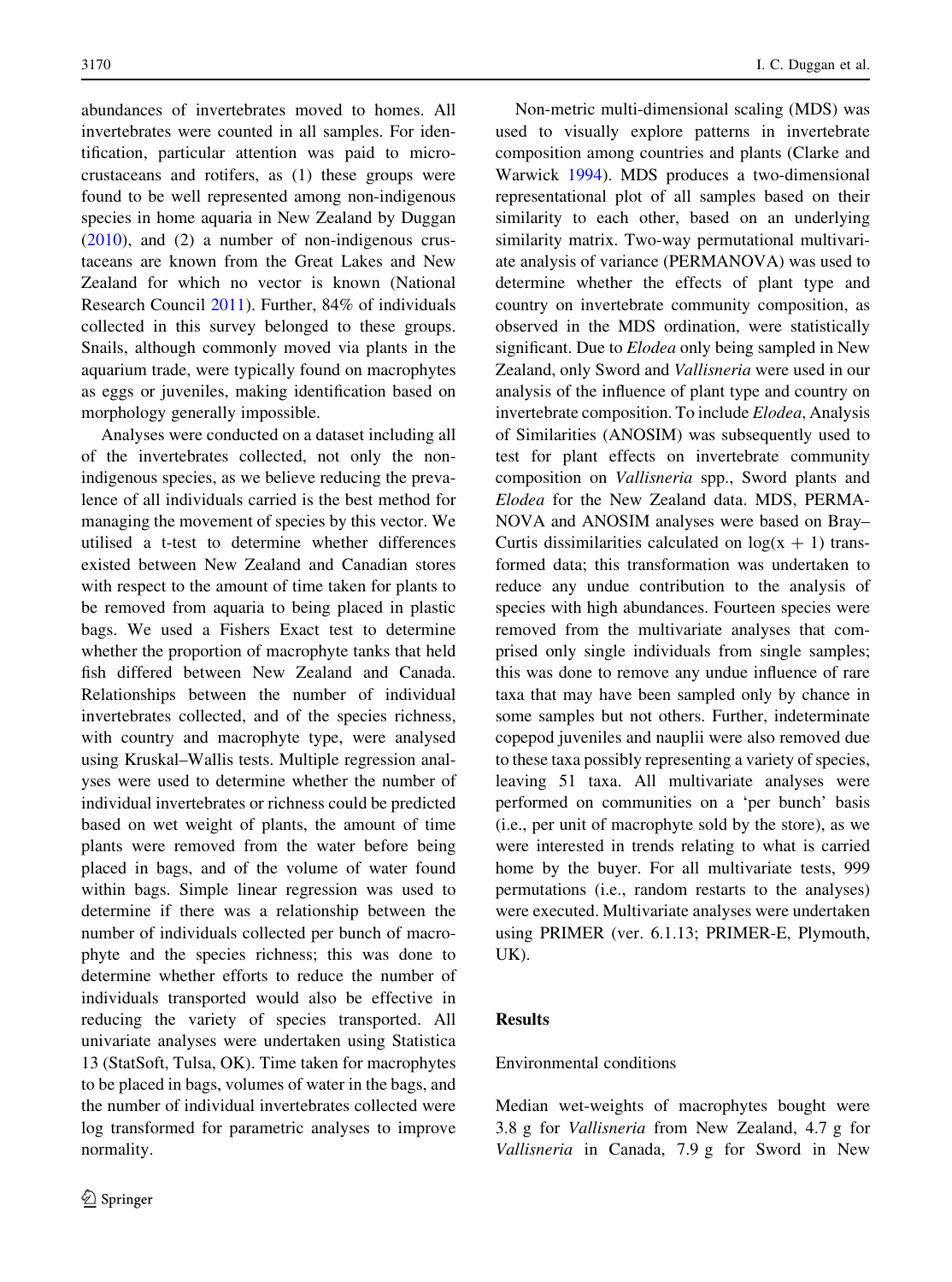Zealand, 9.9 g for Sword in Canada and 18.3 g for Elodea in New Zealand. Nevertheless, Kruskal–Wallis and associated multiple comparisons tests indicated significant weight differences existed only between Vallisneria from both Canada and New Zealand with Elodea sold in New Zealand ( $P < 0.005$ ). Canadian stores remove plants from the water for 12.2 s on average, while this value was much lower for New Zealand stores (3.8 s); emersion time for New Zealand plants was significantly shorter ( $t$  test,  $P$  value = 0.002). For seven of the 19 plants bought in Canada, between 250 and 800 ml of water were added to the plastic bag from the tank (average 493 ml). This practice was not done for any of the 27 plants bought in New Zealand. Eight of the nineteen plants bought in Canada had fish swimming among the plants in stores, while nine of twenty-six plants bought in New Zealand did (data in one New Zealand store was not recorded; Fishers Exact test, two-tailed  $P$  value = 0.757).

## Invertebrates

A total of 61 taxa were identified, including 30 rotifer, four cladoceran and seven copepod species (Table [1](#page-5-0)). A variety of snails were also found, but confident identifications could not be made due to them comprising largely juveniles. Cnidarians (Hydra and polyps of Craspedacusta sowerbii), insect larvae, leeches, oligochaetes, Bryozoa, mites, nematodes, tardigrades and flatworms were also observed. In Canada, 19 rotifer taxa, two cladocerans, and five copepod taxa were identified, while in New Zealand, 24 rotifer, three cladoceran and four copepod taxa. A number of potentially non-indigenous species were identified. From New Zealand aquarium plants, we recorded the rotifers Lecane acuelata, L. monostyla, L. quadridentata, L. shieli, L. signifera, and the copepods Elaphoidella sewelli and Nitokra pietshmanni, which are currently not known from this country outside of aquaria. Species not native to the Great Lakes and found associated with the Canadian aquarium plants were the rotifers Cephalodella hoodi, Dicranophorus epicharis, Lecane monostyla, Nitokra pietshmanni, the copepod Schizopera sp., gastropod Melanoides tuberculata and cnidarian Craspedacusta sowerbii.

Multiple regression analyses indicated no significant relationships between richness ( $P = 0.543$ ) or abundance  $(P = 0.791)$  with wet weight of plants, time taken for plants to be moved from the aquaria to plastic bags, or the volumes of water moved. Kruskal-Wallis tests indicated no significant differences occurred between richness ( $P = 0.209$ ) or abundance  $(P = 0.098)$  of invertebrates and the plant taxon or country. Simple regression indicated that there was a significant positive relationship between the number of individuals collected on plants and the richness of invertebrates collected ( $P < 0.001$ ).

The MDS analysis undertaken for Canadian and New Zealand Vallisneria and Sword plants exhibited some separation of invertebrate community composition by country, with Canadian samples primarily occurring on the left and New Zealand samples on the top right of the ordination (Fig. [1](#page-7-0)). Some separation also seemed to be apparent between plant type, with Vallisneria samples more commonly at the bottom of the ordination, and Sword at the top. Two factor PERMANOVA indicated that community composition significantly differed between the countries  $(P = 0.001)$ , but not by plants  $(P = 0.081)$ ; the interaction term was not significant ( $P = 0.403$ ). In the MDS of incidental fauna on macrophytes in New Zealand, no separation could be discerned between invertebrate communities on Vallisneria and Sword plants, though Elodea samples were distributed on the left of the ordination (Fig. [2\)](#page-7-0). One-way ANOSIM again indicated that there was no difference in communities between Vallisneria and Sword plants  $(P = 0.279)$ , though differences were evident between *Elodea* and Sword ( $P = 0.002$ ) and between Elodea and Vallisneria ( $P = 0.001$ ). Native species such as the rotifer Cephalodella gibba, the cladocerans Alona gutatta and Chydorus sp., and caddisfly larvae, were found to occur frequently ( $> 25\%$  of samples) on Elodea but were not observed on the other two macrophyte species in New Zealand stores (Table [1](#page-5-0)).

## **Discussion**

Non-indigenous invertebrates on aquarium plants

We recorded a variety of non-indigenous species on macrophytes bought from both Canadian and New Zealand aquarium stores. Of greatest concern are the harpacticoid copepods Nitokra pietshmanni (both countries), Elaphoidella sewelli (New Zealand only) and a Schizopera species (Canada only). Both of the copepod species found on New Zealand macrophytes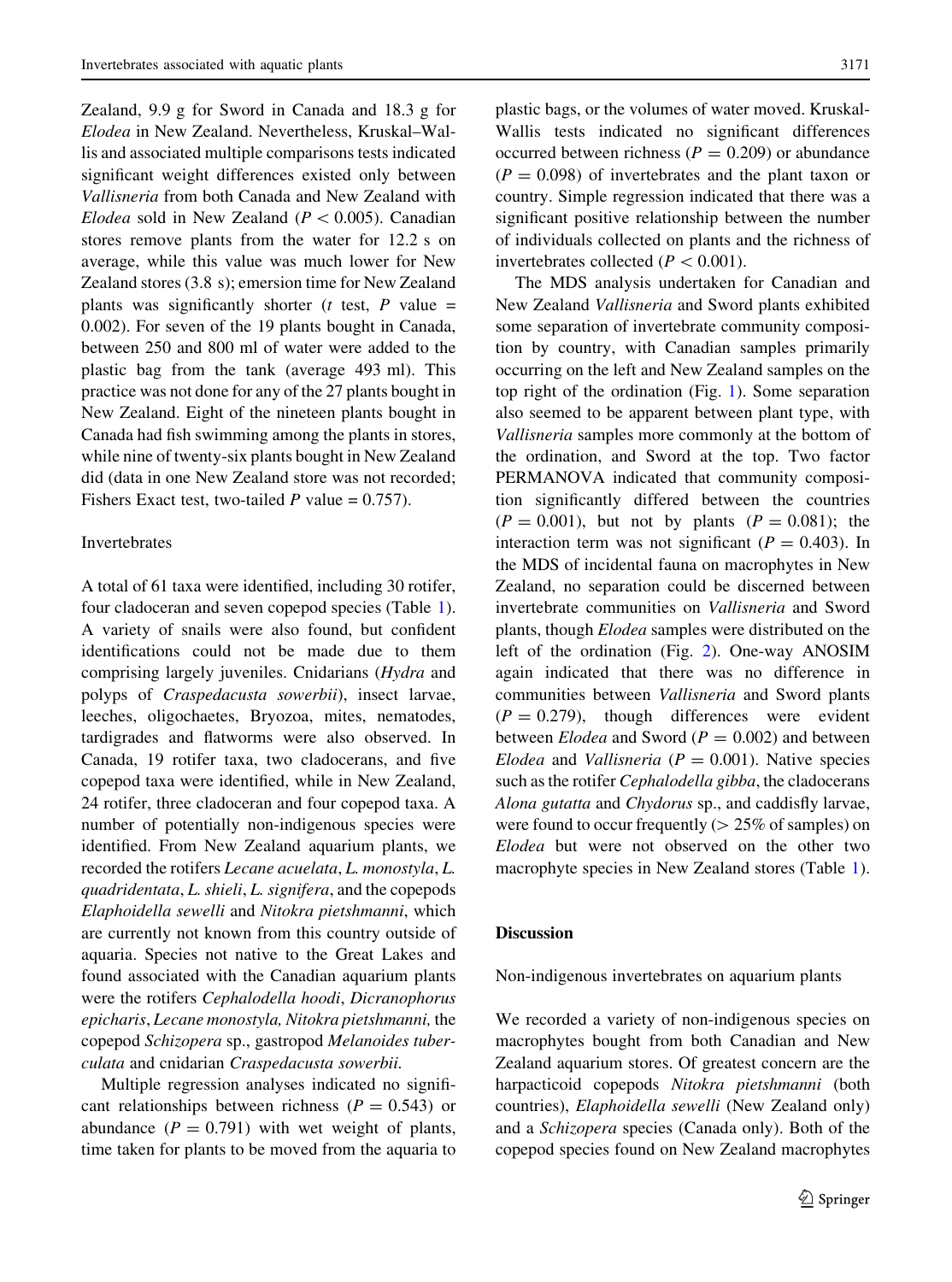<span id="page-5-0"></span>

| Table 1 List of invertebrate species identified from aquarium plants (Sword plants, Vallisneria and Elodea) bought from Canadian |  |  |  |  |
|----------------------------------------------------------------------------------------------------------------------------------|--|--|--|--|
| and New Zealand stores                                                                                                           |  |  |  |  |

|                           | Sword<br>Canada (%) | Vallisneria<br>Canada $(\% )$ | Sword<br>New Zeal. (%) | Vallisneria<br>New Zeal. $(\%)$ | Elodea<br>New Zeal. (%) |
|---------------------------|---------------------|-------------------------------|------------------------|---------------------------------|-------------------------|
| Rotifera                  |                     |                               |                        |                                 |                         |
| <b>Bdelloids</b>          | **                  | $**$                          | $**$                   | $**$                            | **                      |
| Cephalodella forficula    |                     |                               | *                      | $\ast$                          | *                       |
| Cephalodella gibba        | $\ast$              | $\ast$                        |                        |                                 | $***$                   |
| Cephalodella hoodi        |                     | *                             |                        |                                 |                         |
| Colurella uncinata        |                     | $\ast$                        | $\ast$                 |                                 | $\ast$                  |
| Cupelopagis vorax         | $**$                | $**$                          | *                      | $**$                            |                         |
| Dicranophorus epicharis   | *                   | $\ast$                        | *                      | $\ast$                          |                         |
| Lecane arcuata            |                     |                               | *                      | $\ast$                          | $\ast$                  |
| Lecane acuelata           |                     |                               | *                      |                                 |                         |
| Lecane bulla              | $\ast$              | $**$                          | $***$                  | $\ast\ast$                      | $***$                   |
| Lecane closterocerca      | $**$                | $\ast$                        | **                     |                                 | $***$                   |
| Lecane flexilis           | ∗                   | $\ast$                        |                        |                                 |                         |
| Lecane hamata             | *                   | $**$                          | **                     | $\ast$                          | $***$                   |
| Lecane hornemanni         |                     |                               | $\ast$                 |                                 |                         |
| Lecane ludwigii ludwigii  |                     |                               | **                     | $\ast$                          | *                       |
| Lecane ludwigii ohioensis |                     |                               | $\ast$                 |                                 |                         |
| Lecane lunaris            |                     |                               | *                      | $\ast$                          |                         |
| Lecane monostyla          |                     | $\ast$                        | *                      | $\ast$                          |                         |
| Lecane pyriformis         |                     | $\ast$                        | *                      | $* *$                           | $\ast$                  |
| Lecane shieli             |                     |                               |                        | $\ast\ast$                      |                         |
| Lecane signifera          |                     |                               | *                      | $***$                           |                         |
| Lecane stichea            | $\ast$              | $\ast\ast$                    |                        | $\ast$                          |                         |
| Lecane quadridentata      |                     |                               | **                     | $\ast\ast$                      | *                       |
| Lepadella ovalis          | $**$                | $\ast$                        | $**$                   | $\ast$                          | $\ast\ast$              |
| Lepadella patella         | ∗                   |                               |                        |                                 |                         |
| Mytilina ventralis        |                     |                               |                        | $\ast$                          |                         |
| Notommata tripus          |                     | $\ast$                        |                        |                                 |                         |
| Proales sp.               | $\ast$              |                               |                        |                                 |                         |
| Ptygura sp.               |                     | ∗                             | $\ast$                 | $***$                           |                         |
| Trichocerca sp.           |                     | $\ast$                        |                        |                                 |                         |
| Cladocera                 |                     |                               |                        |                                 |                         |
| Alona gutatta             | ∗                   | $\ast$                        |                        |                                 | **                      |
| Chydorus sp.              |                     |                               |                        |                                 | **                      |
| Dunhevedia crassa         | $\ast$              |                               |                        |                                 |                         |
| Graptolebris testudinaria |                     |                               | $\ast$                 |                                 | $\ast$                  |
| Copepoda                  |                     |                               |                        |                                 |                         |
| Elaphoidella sewelli gp.  |                     |                               | *                      |                                 |                         |
| Eucyclops serrulatus      | $**$                | $\ast$                        | **                     |                                 | $\ast\ast$              |
| Microcyclops rubellus     | *                   |                               |                        |                                 |                         |
| Microcyclops varicans     |                     |                               | $\ast$                 |                                 |                         |
| Nitokra pietshmanni       | **                  | $***$                         | $\ast$                 | $***$                           |                         |
| Phyllognathopus vigueri   | *                   |                               |                        |                                 |                         |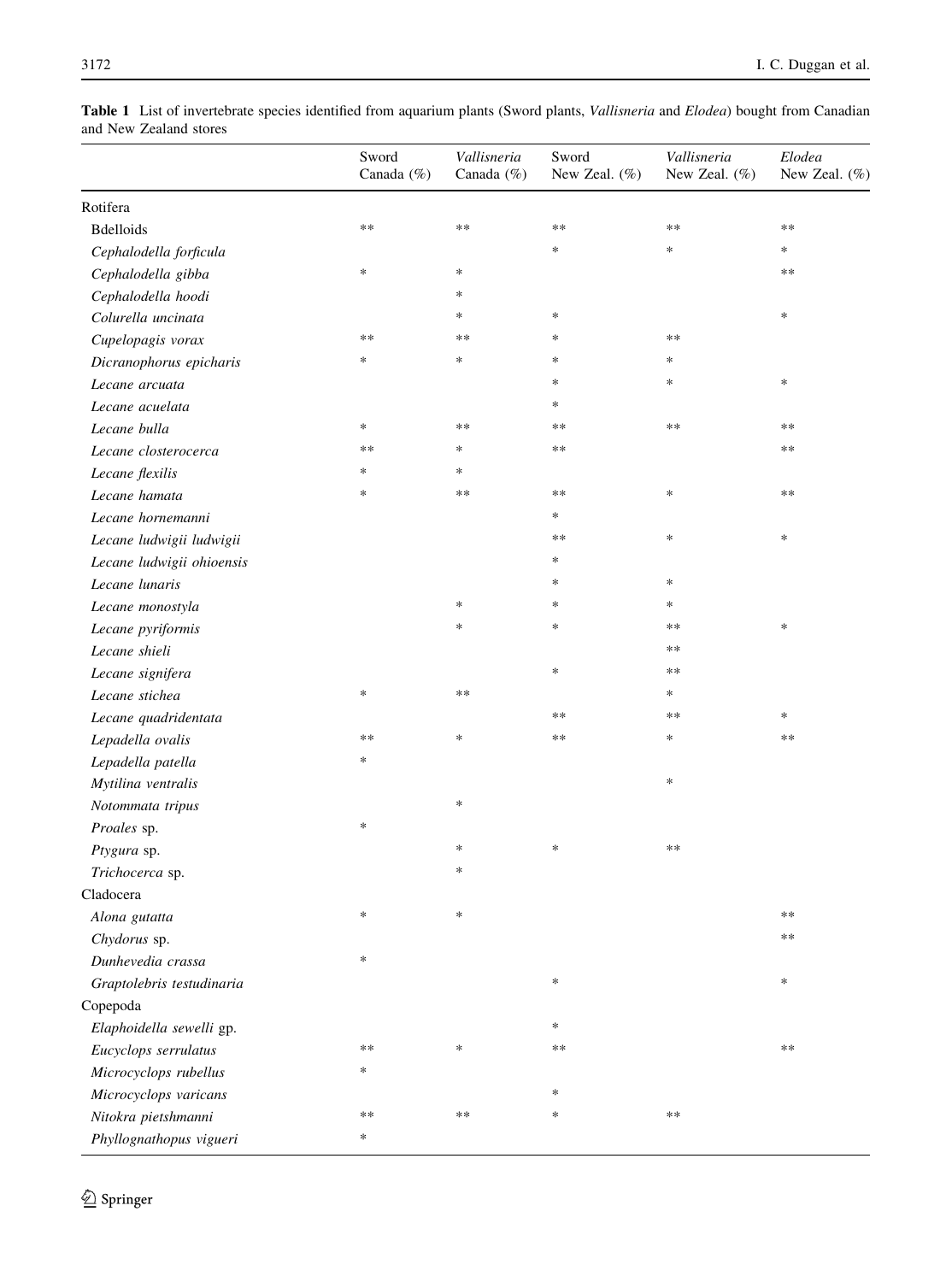## Table 1 continued

|                                          | Sword<br>Canada (%) | Vallisneria<br>Canada $(\% )$ | Sword<br>New Zeal. $(\%)$ | Vallisneria<br>New Zeal. (%) | Elodea<br>New Zeal. $(\%)$ |
|------------------------------------------|---------------------|-------------------------------|---------------------------|------------------------------|----------------------------|
| Schizopera sp.                           | $\ast$              | $\ast$                        |                           |                              |                            |
| Ostracoda                                | **                  | $**$                          |                           | **                           | *                          |
| Mollusca                                 |                     |                               |                           |                              |                            |
| Gyraulus spp.                            |                     |                               | $\ast$                    |                              |                            |
| Lymnaeidae                               | $\ast$              |                               |                           |                              |                            |
| Melanoides tuberculata                   | *                   |                               |                           |                              |                            |
| Physa acuta                              | $***$               | $\ast$                        | $**$                      | *                            | *                          |
| Planorbidae                              | $\ast$              | $\ast$                        | $***$                     | **                           | **                         |
| Potamopyrgus anitipodarum                |                     |                               | *                         | *                            | **                         |
| Indeterminate 'limpets' (Tribe Ancylini) |                     | *                             | $\ast$                    | $\ast$                       |                            |
| Cnidaria                                 |                     |                               |                           |                              |                            |
| Craspedacusta sowerbii polyps            |                     | *                             |                           |                              |                            |
| Hydra sp.                                | **                  | *                             |                           | **                           | *                          |
| Insecta                                  |                     |                               |                           |                              |                            |
| Trichoptera (Caddisflies)                |                     |                               |                           |                              | $**$                       |
| Chironomidae (Chironomids)               |                     |                               | $\ast$                    |                              | $**$                       |
| Diptera (True Flies)                     |                     |                               | $\ast$                    |                              |                            |
| Other taxa                               |                     |                               |                           |                              |                            |
| Annelida: Hirudinea                      |                     |                               |                           | $\ast$                       |                            |
| Annelida: Oligochaeta                    | $***$               | $**$                          | $**$                      | $**$                         | $**$                       |
| Bryozoa: Plumatella sp.                  | *                   |                               |                           |                              |                            |
| Mites                                    | **                  | $**$                          | $**$                      | **                           | $\ast$                     |
| Nematoda                                 | $**$                | $**$                          | *                         | **                           |                            |
| Tardigrada                               |                     | $\ast$                        |                           |                              |                            |
| Platyhelminthes                          | $\ast$              |                               | **                        |                              | **                         |

A single asterisk (\*) indicates a species was present, but in less than 25% of samples. Two asterisks (\*\*) indicates a species was present in greater than 25% of samples

have also been found in the bottom sediments of home aquaria in that country by Duggan [\(2010](#page-10-0)), demonstrating a clear link between fauna found in stores and homes. Nitokra pietshmanni, recorded widely on aquarium plants in both countries (nine stores in Canada; three in New Zealand), is known from Asia (Japan, China, South Korea) and the Hawaiian Islands (Chang and Yoon [2008](#page-10-0)), but no non-indigenous records are known outside of home aquaria. Elaphoidella sewelli, found only in one New Zealand store, is known from Asia, Africa, and India (Lang [1948](#page-10-0)). The shared Asian native distribution of N. pietschmanni and E. sewelli is consistent with the predominant global regions for aquarium fish culture facilities and exports (Cheong [1996](#page-10-0)). One Schizopera species was recorded, only in Canada (three stores); Schizopera borutzkyi has been found previously in North America (Horvath et al. [2001](#page-10-0)). Nevertheless, our specimens did not match any known species, including S. borutzkyi; that species has been found commonly in ballast tanks (e.g., Duggan et al. [2005\)](#page-10-0), and the aquarium trade was thus unlikely to have contributed to its introduction. Schizopera is a species-rich and predominantly marine genus, although it has two significant inland water diversity hotspots, including in Africa's Lake Tanganyika (Karanovic et al. [2015\)](#page-10-0), which itself is a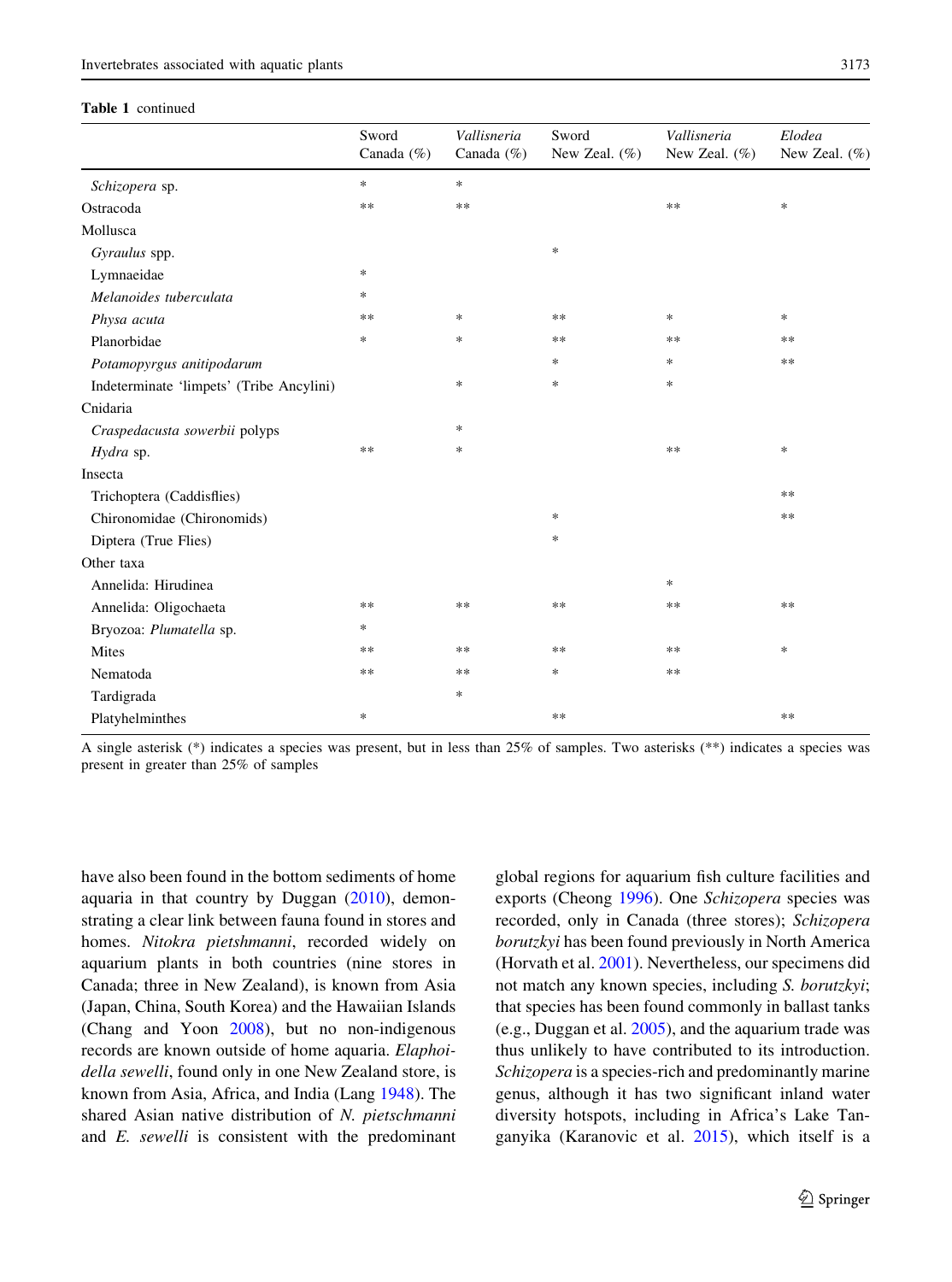<span id="page-7-0"></span>

Fig. 1 Non-metric multidimensional scaling (MDS) plot representing invertebrate assemblages collected from Vallisneria and Sword plants bought from stores in Canada and New Zealand. The MDS is overlaid with symbols representing country (top panel) and macrophyte species (botton panel). Two factor PERMANOVA indicated that community composition differed significantly by country ( $P = 0.001$ ), but not by plant type  $(P = 0.081)$ 

source of many cichlids in the aquarium trade. In a survey of invertebrates imported into the Czech Republic in a shipment of water hyacinth (for garden ponds), numerous cyclopoid and harpacticoid copepods were recorded by Patoka et al. ([2016a](#page-11-0)); as such, the harpacticoid copepods we recorded were likely imported into each respective country in a similar manner.

A number of the rotifer species we identified have not previously been found in New Zealand or the Great Lakes region. Some may potentially be native to each respective region, however, as several of the species found in this study have broad distributions and only limited research has been undertaken of the plantassociated littoral rotifer fauna in each region. For



Fig. 2 Non-metric multidimensional scaling (MDS) plot representing invertebrate assemblages collected from Vallisneria, Sword plants and Elodea bought from stores in New Zealand. The MDS is overlaid with symbols representing different macrophyte species. One-way ANOSIM indicated that there was no difference in communities between Vallisneria and Sword plants  $(P = 0.279)$ , but differences in community composition were evident between Elodea and Sword  $(P = 0.002)$  and *Elodea* and *Vallisneria*  $(P = 0.001)$ 

example, while Dicranophorus epicharis has apparently not been recorded from the Great Lakes, the type locality for this species is Maine, USA, and it is considered to have a cosmopolitan distribution (De Smet [1997](#page-10-0)). Similarly, Cephalodella hoodi is considered by Nogrady and Pourriot [\(1995](#page-11-0)) to be cosmopolitan but rare. Of the New Zealand specimens, Lecane quadridentata is described by Segers ([1995\)](#page-11-0) as eurytopic, cosmopolitan, and relatively common. Nevertheless, other species that we recorded—including Lecane monostyla (both countries), L. signifera and L. aculeata (New Zealand only)—are noted by Segers ([1995\)](#page-11-0) to be more common in "tropical and subtropical waters''. This suggests that these species may not be native to New Zealand or to the Great Lakes region, though they may not be able to survive there. An interesting record in New Zealand was that of L. shieli, recorded to date from only a limited number of sites globally, including Thailand (Segers [1995\)](#page-11-0), Australia (Kobayashi et al. [2007\)](#page-10-0) and Poland (Ejsmont-Karabin [2011\)](#page-10-0). In Poland, this species is considered non-indigenous, and associated with Vallisneria in water heated by a power station (Ejsmont-Karabin [2011](#page-10-0)); this species was also strongly associated with Vallisneria in our New Zealand aquarium plant survey. In the Patoka et al. ([2016a](#page-11-0)) survey of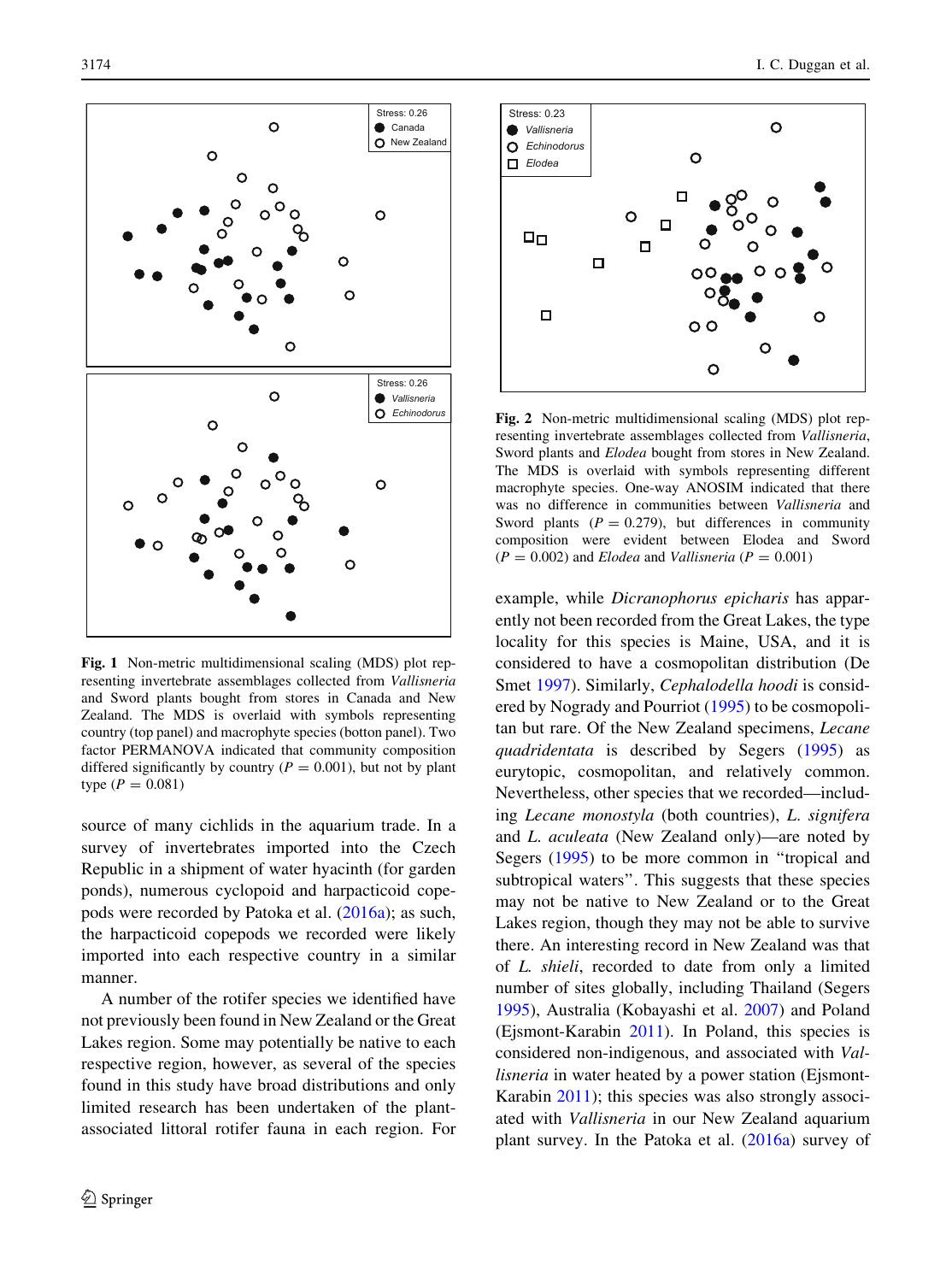invertebrates imported into the Czech Republic with water hyacinth, rotifers were among the most abundant animal group found, with *Lecane* species dominating.

Because of their small size and immaturity, confident identification of many gastropods was not possible. It is presumably in the retailers' best interests not to sell invertebrates that are visible that are also generally considered contaminants and pests in home aquaria. Nevertheless, Melanoides tuberculata could confidently be identified from some macrophytes in Canada and has been observed in aquarium stores in that region previously (Rixon et al. [2005\)](#page-11-0). This species was predicted by MacIsaac ([1999\)](#page-10-0) to be a potential invader of Lake Erie, though Rixon et al. ([2005\)](#page-11-0) believed it would fail to establish due to intolerance to cold temperatures. Large, identifiable individuals of this species were common in New Zealand home aquaria (Duggan [2010](#page-10-0)), and it has established in one geothermal spring in that country, with the aquarium trade inferred as the vector for introduction (Duggan [2002\)](#page-10-0). To accurately assess gastropods sold with macrophytes from aquarium stores, these should either be grown to adulthood in the laboratory, or identified genetically (e.g., Ng et al. [2016](#page-10-0)).

We observed a large number of Craspedacusta sowerbii polyps (205 individuals) on a single sample of Vallisneria bought from one Canadian store. Medusa of C. sowerbii have been noted in aquaria previously (Fish [1971;](#page-10-0) Rahat and Campbell [1974](#page-11-0)). In the Great Lakes, this species was first recorded in Lake Erie in 1933 (Grigorovich et al. [2003\)](#page-10-0). No attempt was made to identify oligochaetes during this study, due to most specimens consisting of juveniles, but these were present in most samples. However, many small Pristina species were observed, of which three species are believed to have invaded the North American Great Lakes (Grigorovich et al. [2003](#page-10-0)); the aquarium trade provides a possible vector for these species.

While we collected a variety of non-indigenous invertebrate species, our sampling was undertaken over restricted time periods. Nothing is currently known of the seasonality of invertebrates in aquaria, and as such it is not inconceivable that a greater variety of nonindigenous species might be found with greater temporal sampling effort.

Differences in incidental fauna on macrophytes between New Zealand and Canada

Overall, the general groups of taxa identified in this study are very similar to those found by Duggan [\(2010](#page-10-0)) from home aquarium sediments and water in New Zealand, and by Patoka et al. [\(2016a\)](#page-11-0) from water hyacinth imported into the Czech Republic from Indonesia. These included copepods, rotifers, gastropods, cladocerans, ostracods, annelids, bryozoans, mites, nematodes, tardigrades and flatworms. Nevertheless, using a systematic approach, we found statistically significant differences between the incidental fauna carried between two distinct geographical regions, New Zealand and Canada. Rotifers such as Cephalodella forficula, Lecane arcuata, L. ludwigii ludwigii and L. quadridentata were each recorded on all three macrophyte species in New Zealand, but none of these species were found in Canada. In contrast, Lecane flexilis and Schizopera sp. were recorded from both macrophyte taxa sampled in Canada, but not from New Zealand plants. Incidental fauna likely differed between countries due to variability in the donor regions from which plants and fish were sourced. In the Canadian survey, some of the plants were sold with labels identifying that they were cultured in Florida, USA. In turn, aquarium plants are imported into Florida in great number each year (Maki and Galatowitsch [2004](#page-10-0)). In New Zealand, aquarium macrophytes are now almost exclusively domestically cultured, and any importation is likely to be minimal; aquatic plant importers regard the current importation regulations as impractical and expensive when compared with the value of domestically cultured stock (Champion and Clayton [2001\)](#page-10-0). Nevertheless, despite domestic cultivation over many years, macrophytes still harboured a variety of non-indigenous species, indicating populations of these species are persistent over long time periods in culture facilities and/or stores. Despite differences, there was an overall cosmopolitan nature to the aquarium fauna. Eighteen taxa identified to at least genus level were shared between the two countries (including 14 to species level). This included Lecane monostyla and Nitokra pietshmanni, which are non-indigenous to both regions. Overall, however, our analysis indicates that the nature of the risk may vary among countries; while commonalities do exist, analyses should be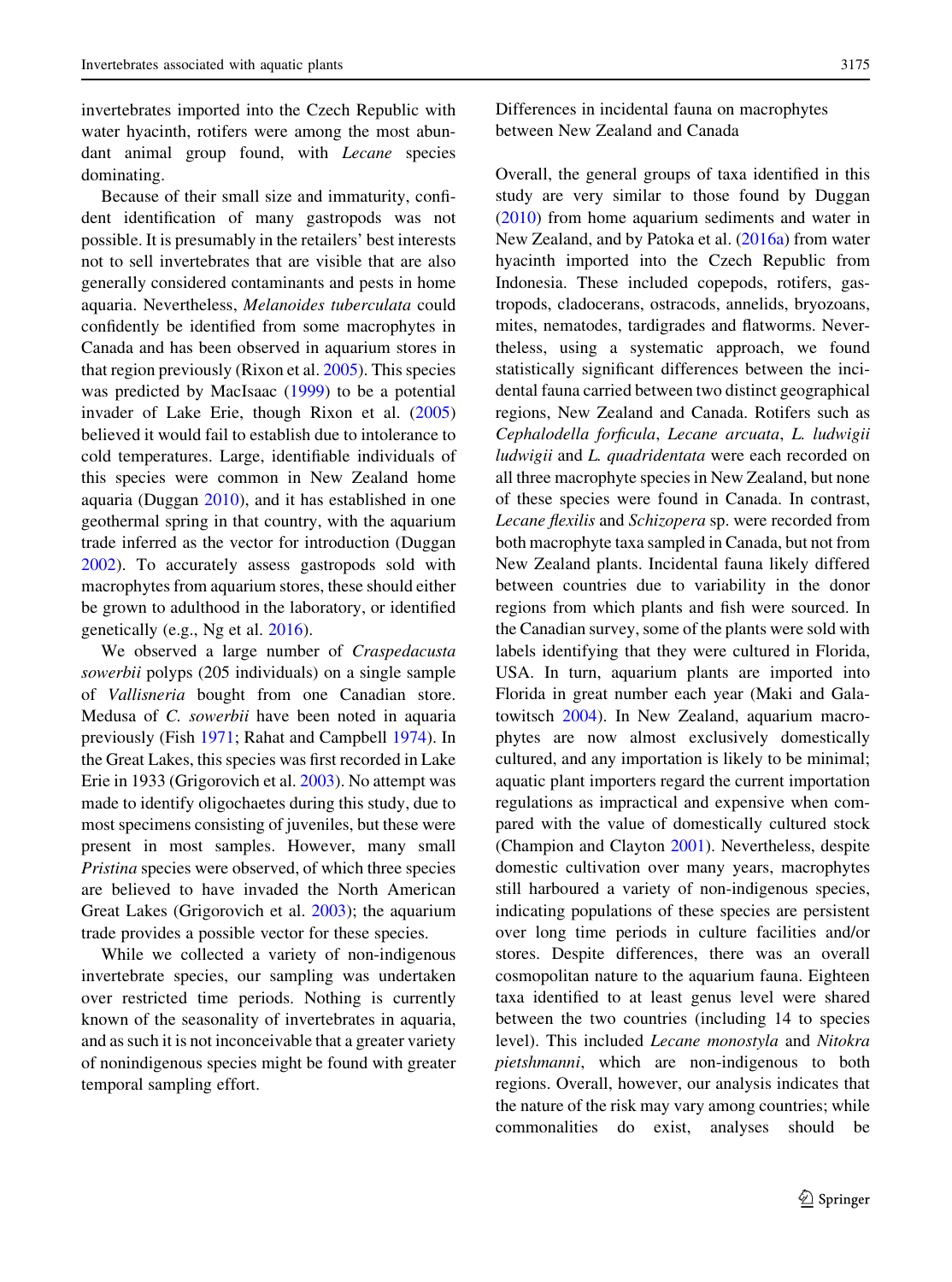undertaken of incidental fauna transported in other countries to determine specific risks to each region.

Differences in incidental faunas between macrophyte species

Elodea in New Zealand carried different incidental fauna than that associated with Vallisneria and Sword plants. Macrophytes with more complex architecture commonly hold greater species richness and abundances of invertebrates than less complex plants (e.g., Lucena-Moya and Duggan [2011;](#page-10-0) Ferreiro et al. [2014](#page-10-0)), which might provide some explanation for the different communities observed of the densely leaved Elodea. Despite differences in the architecture of Vallisneria, with flat narrow leaves, and Sword plants, with larger, denser lanceolate leaves, we observed no significant differences between these species in New Zealand or Canada. For Elodea in New Zealand, the rotifer Cephalodella gibba, the cladocerans Alona gutatta and Chydorus sp., and caddisfly larvae—all native species—occurred frequently  $(> 25\%$  of samples), but were not observed on the other two macrophyte species in New Zealand stores. As such, a more parsimonious explanation for differences in Elodea is that this species, unlike other macrophyte species sold in the New Zealand aquarium trade, is wild-collected rather than cultivated (PDC, personal observation). Prior to the declaration of Vallisneria australis as an unwanted organism under the Biosecurity Act 1993, this species was also wild-harvested for trade from non-indigenous populations in New Zealand (Champion [2012](#page-10-0)). This practice of wild collection for sale to the aquarium trade is still commonplace in Australia (Petroeschevsky and Champion [2008](#page-11-0)).

Management of risks and behaviours from aquarium plants in stores

It is likely that the behaviours of aquarium store operators, which could lead to the release of nonindigenous incidental species to waterways, are different to that by home aquarium owners. For example, Duggan ([2010\)](#page-10-0) found 37% of home aquarium owners disposed of their aquarium wastes exclusively in the garden and deemed this a low risk method of cleaning. Due to the locations of stores, in commercial settings, operators are far more likely to pour washings down drainage systems; this was the method undertaken by 44% of home aquarium owners. This may provide a risk of establishment, albeit generally low, and is dependant on the degree of sewage treatment utilised. Further, aquarium store operators are unlikely to pour washings from aquaria into external ponds or into storm-water drains, as was also observed from aquarium owners. The greatest risk for release into natural waters from stores is from invertebrates firstly being introduced to homes with macrophytes, establishing populations in home aquaria, and subsequently being released into outdoor habitats through the risky behaviours identified by Duggan [\(2010](#page-10-0)), or with release of macrophytes into natural waterways (Rixon et al. [2005\)](#page-11-0). Of the rotifers, cladocerans and copepods recorded to species level on plants from New Zealand aquarium stores in the current study, 64% (18 of 28) were also found in the sediments or water column of New Zealand home aquaria by Duggan ([2010\)](#page-10-0). This indicates that there is likely a large movement of incidental species from stores to homes with aquarium inhabitants. Store owners could thus provide a role in managing this risk, by reducing this movement. Most aquarium stores held macrophytes out to dry for some period before placing them in plastic bags (and for significantly longer time periods in Canada), though this did not appear to lead to significant declines in the abundances or richness of incidental fauna being transported; large numbers of invertebrates were still found despite this practice being commonplace. Other potentially risky behaviours, such as adding water to the bags with macrophytes, were also not associated with greater abundances or richness of incidental invertebrates. Nevertheless, any patterns may have been masked by other independent, unmeasured behaviours, such as the frequency of cleaning of the aquaria containing macrophytes or the temperature of the tanks they were held in.

Aquarium plants for sale were commonly kept separate from any fish, and as such these tanks could be treated chemically to remove invertebrates from tanks, reducing the richness abundances of fauna moved. Alternatively, the onus should be on the horticulture industry to treat plants prior to transportation to stores, such as at culture facilities, to remove non-native species from their premises. Any new macrophytes introduced to the facilities from elsewhere would also require treatment, as should plants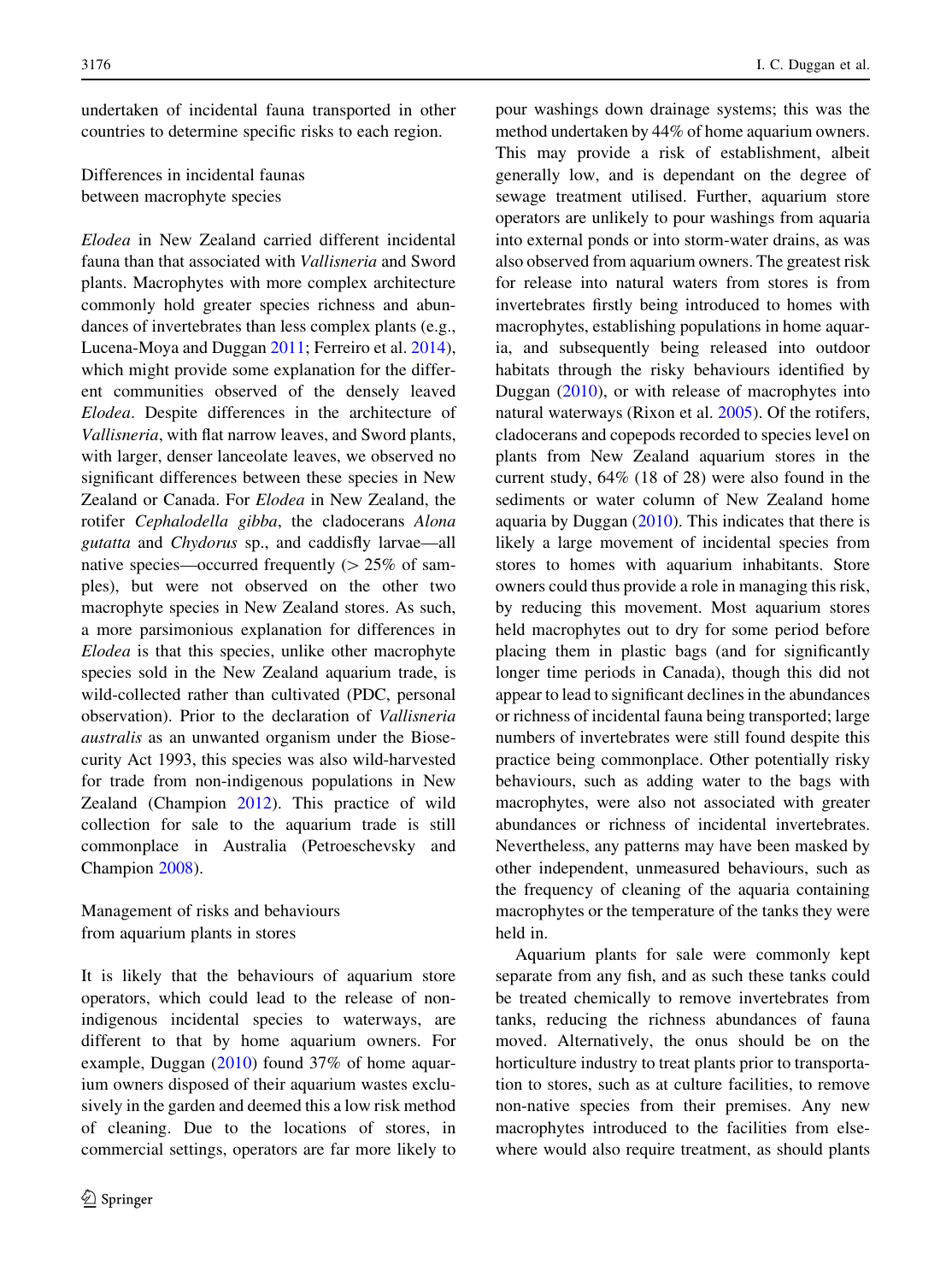<span id="page-10-0"></span>leaving the facilities. Greater emphasis should also be made to treat macrophytes pre-border, in situations where plants are imported from elsewhere, as is the case in Canada.

Acknowledgements We thank Jiri Patoka and an anonymous reviewer for providing comments that improved our manuscript. HJM was supported by an NSERC Discovery Grant and Canada Research Chair.

### References

- Abe H, Tanaka M, Ueno Y (2017) First report of the non-native freshwater nereidid polychaete Namalycastis hawaiiensis (Johnson, 1903) from a private goldfish aquarium in eastern Japan. BioInvasions Rec 6:217–223
- Brunel S (2009) Pathway analysis: aquatic plants imported in 10 EPPO countries. EPPO Bull 39:201–213
- Buczyn´ski P, Bielak-Bielecki P (2012) Crocothemis servilia (Drury, 1773) (Odonata: Libellulidae) introduced with aquarium plants to Lublin (Poland). Ann Univ Mar Curie Skłodowska Sect C 67:21–26
- Carlton JT (1996) Pattern, process, and prediction in marine invasion ecology. Biol Conserv 78:97–106
- Champion PD (2012) The identity of Vallisneria in New Zealand. Unpublished report to Ministry for Primary Industries, 4 p
- Champion PD, Clayton JS (2001) Border control for potential aquatic weeds: stage 2. Weed risk assessment. Sci Conserv 185:1–30
- Chang CY, Yoon HJ (2008) Nitokra copepods (Harpacticoida: Ameieridae) from Korea. Korean J Syst Zool 24:115–127
- Cheong L (1996) Overview of the current international trade in ornamental fish, with special reference to Singapore. Rev Sci Tech 15:445–481
- Clarke KR, Warwick RM (1994) Change in Marine Communities: an Approach to Statistical Analysis and Interpretation, 2nd edn. Plymouth Marine Laboratory, National Research Council, Plymouth
- Cohen J, Mirotchnick N, Leung B (2007) Thousands introduced annually: the aquarium pathway for non-indigenous plants to the St Lawrence Seaway. Front Ecol Environ 5:528–532
- Connolly JK, Watkins JM, Hinchey EK, Rudstam LG, Reid JW (2017) New cyclopoid copepod (Thermocyclops crassus) reported in the Laurentian Great Lakes. J Great Lakes Res 43:198–203
- De Smet WH (1997) The Dicranophoridae. In: De Smet WH, Pourriot R, Nogrady T (eds) Volume 5: The Dicranophoridae and the Ituridae (Monogononta). Guides to the identification of the microinvertebrates of the continental waters of the World, vol 12. SPB Academic Publishing Bv, Hague, pp 1–325
- Duggan IC (2002) First record of a wild population of the tropical snail Melanoides tuberculata in New Zealand. N Z J Mar Freshw Res 36:825–829
- Duggan IC (2010) The freshwater aquarium trade as a vector for incidental invertebrate fauna. Biol Invasions 12:3757–3770
- Duggan IC (2011) Aquaria. In: Simberloff D, Rejmanek M (eds) Encyclopedia of biological invasions. University of California Press, California, pp 32–35
- Duggan IC, Collier KJ (2018) Management of non-indigenous lacustrine animals. In: Howard-Williams C, Quinn J, Collier K, Hamilton D (eds) Lake restoration handbook: a New Zealand perspective. Springer, Berlin
- Duggan IC, van Overdijk CDA, Bailey SA, Jenkins PT, Limén H, MacIsaac HJ (2005) Invertebrates associated with residual ballast water and sediments of cargo-carrying ships entering the Great Lakes. Can J Fish Aquat Sci 62:2463–2474
- Duggan IC, Rixon CAM, MacIsaac HJ (2006) Popularity and propagule pressure: determinants of invasion success in aquarium fish. Biol Invasions 8:393–398
- Ejsmont-Karabin J (2011) Does invasions of Vallisneria spiralis L. promote appearance of rare and new rotifer (Rotifera) species in littoral of the lakes heated by power station (Konin Lakes, W. Poland)? Pol J Ecol 59:201–207
- Ferreiro N, Feijoó C, Giorgi A, Rosso J (2014) Macroinvertebrates select complex macrophytes independently of their body size and fish predation risk in a Pampean stream. Hydrobiologia 740:191–205
- Fish GR (1971) Craspedacusta sowerbyi Lankester (Coelenterata: Limnomedusae) in New Zealand lakes. N Z J Mar Fresh Res 5:66–69
- Grigorovich IA, Korniushin AV, Gray DK, Duggan IC, Colautti RI, MacIsaac HJ (2003) Lake superior: An invasion coldspot? Hydrobiologia 499:191–210
- Horvath TG, Whitman RL, Last LL (2001) Establishment of two invasive crustaceans (Copepoda: Harpacticoida) in the nearshore sands of Lake Michigan. Can J Fish Aquat Sci 58:1261–1264
- Karanovic T, Kim K, Grygier MJ (2015) A new species of Schizopera (Copepoda: Harpacticoida) from Japan, its phylogeny based on the mtCOI gene and comments on the genus Schizoperopsis. J Nat Hist 49:41–42
- Kobayashi T, Shiel RJ, Segers H (2007) First record of the rotifer Lecane shieli Segers & Sanoamuang, 1994 from Australia. Aust Zool 34:181–183
- Kolar CS, Lodge DM (2001) Progress in invasion biology: predicting invaders. Trends Ecol Evol 16:199–204
- Lang K (1948) Monographie der Harpacticiden. Hakan Ohlsson, Lund, p 1682
- Lucena-Moya P, Duggan IC (2011) Macrophyte architecture affects the abundance and diversity of littoral microfauna. Aquat Ecol 45:279–287
- MacIsaac HJ (1999) Biological invasion in Lake Erie: past, present and future. In: Munawar M, Edsall T, Munawar IF (eds) State of Lake Eri: past, present and future. Backhuys Publishers, Leiden, pp 305–322
- Maki K, Galatowitsch S (2004) Movement of invasive aquatic plants into Minnesota (USA) through horticultural trade. Biol Conserv 118:389–396
- National Research Council (NRC) (2011) Assessing the relationship between propagule pressure and invasion risk in ballast water. National Academy of Sciences, Washington, D.C.
- Ng TH, Tan SK, Wong WH, Meier R, Chan S-Y, Tan HH, Yeo DCJ (2016) Molluscs for sale: assessment of freshwater gastropods and bivalves in the ornamental pet trade. PLoS